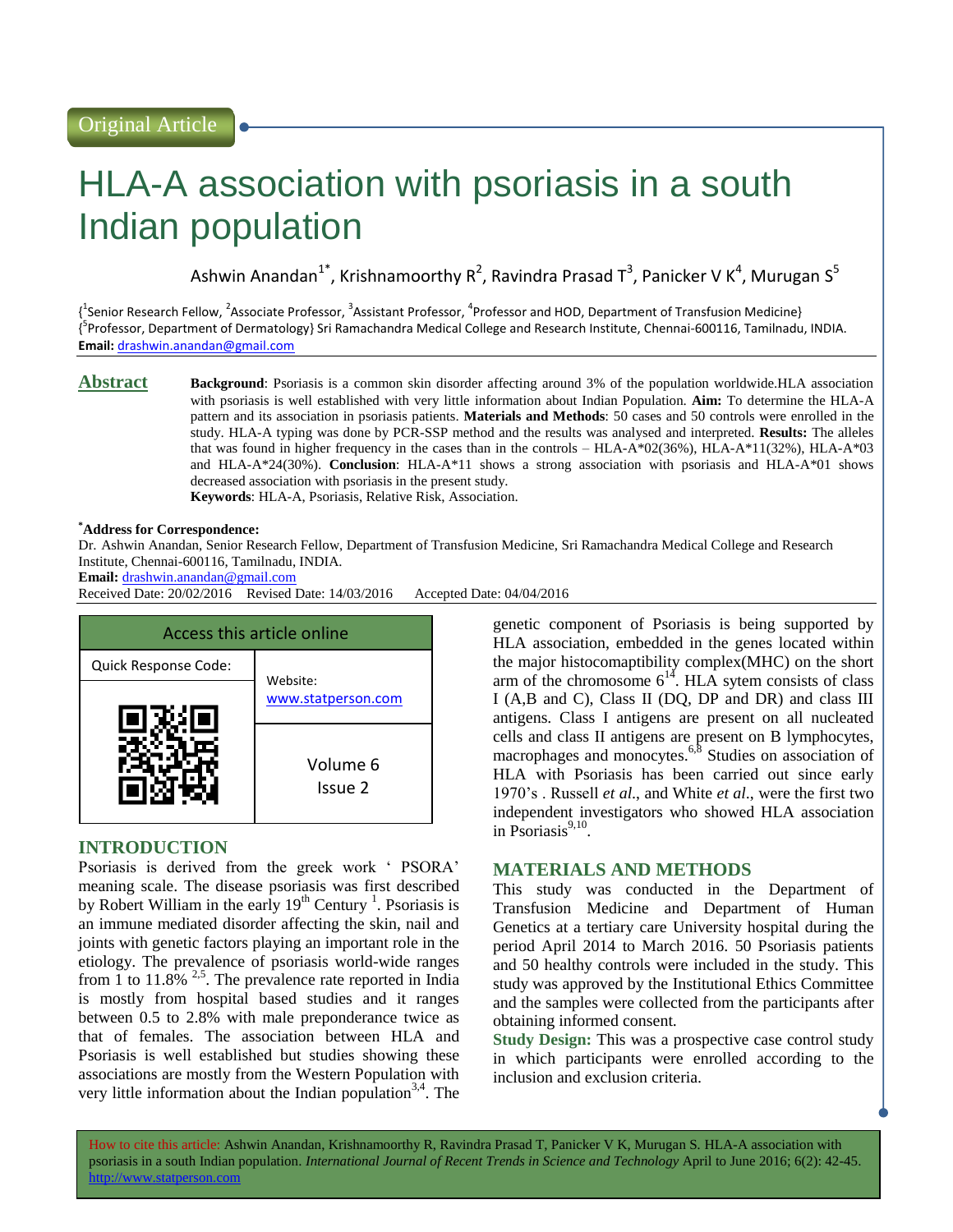**Inclusion Criteria (Cases):** All Psoriasis patients, Psoriasis with arthropathy.

**Exclusion Criteria (Cases):** Pregnant women, Guttate Psoriasis, Erythroderm Psoriasis.

**Inclusion Criteria (Controls):** Blood donors eligible for donation

**Exclusion Criteria (Controls):** Not willing for the study. 3 ml of blood samples (EDTA) were collected after obtaining informed consent. DNA isolation was done as per the Department SOP and the kit manufacturer's instructions (Qiagen) and the isolated DNA was stored in the freezer at - 86◦C. HLA typing for class I HLA-A was perfomed on the 50 cases and 50 controls as per the manufacturer's instructions(BAG).PCR–SSP(Polymerase Chain Reaction – Sequence Specific Primers) method was used to perfom the HLA- A typing and the amplified PCR product was subjected to agarose gel electrophoresis. HLA results were analysed and interpreted.

## **RESULTS**

A total of 50 patients and 50 controls were included in the study. Among the 50 patients,18 were female and 32 were male. The age group of the patients was between 24-76 years. 8 patients had Psoriasis with Arthropathy. A total of 50 controls were included in the study of which 4 were female and 46 were male. The controls were in the age group 18 to 60 years.

#### **HLA- A results**

The HLA – A antigens which were found in increased frequency among 50 Psoriasis patients were – HLA – A\*02 (36% ), HLA-A\*11( 32% ), HLA-A\*03 (30%),  $HLA - A*24(30\%)$ . The  $HLA - A$  antigens which were found in increased frequency among 50 Controls – HLA – A\*03 (36% ). HLA – A\*02 (30%), HLA – A\*01 (30%), HLA –  $A^*$  24 (20%). Statistical analysis was done to determine their significance.

The significant findings of the study includes HLA - A\*11 which was present in higher frequency in the cases when compared with the controls  $(HLA - A^* 11)$  present in 16 cases and in only 6 controls). The odds ratio and the p value was calculated and found to be statistically significant (Odds ratio 3.45 and p value 0.02). HLA-A\*01 was found in higher frequency in the controls than in the cases (15 controls and 8 cases). The odds ratio was 0.44 and p value for this particular allele was 0.15.

**Table 1:** HLA – A antigen distribution in Psoriasis patients

| Sl.No.        | Age / Sex | <b>Cases</b> |
|---------------|-----------|--------------|
| 1             | 47 / M    | HLA-A* 02,11 |
| $\mathcal{P}$ | 29/M      | HLA-A* 11,33 |
| 3             | 58 / M    | HLA-A* 03,24 |
| 4             | 58/M      | HLA-A* 02,31 |
| 5             | 52/F      | HLA-A* 02,11 |
| 6             | 50/F      | HLA-A* 03,15 |

| 7  | 55 /F  | HLA-A* 01,24     |
|----|--------|------------------|
| 8  | 50/F   | HLA-A* 02,23     |
| 9  | 65 /F  | HLA-A* 02,11     |
| 10 | 76 /M  | HLA-A* 03,36     |
| 11 | 51/F   | HLA-A* 03,29,    |
| 12 | 59 / F | HLA-A* 03,24     |
| 13 | 32 / F | HLA-A* 02,11     |
| 14 | 47 / M | HLA-A* 01,24     |
| 15 | 59 / M | HLA-A* 03,36     |
| 16 | 47 / F | HLA-A* 03,11     |
| 17 | 26/F   | HLA-A* 02,24     |
| 18 | 54 / F | HLA-A* 02,23     |
| 19 | 61 / F | HLA-A* 02,23     |
| 20 | 55 / F | HLA-A* 26,30     |
| 21 | 50/F   | HLA-A* 01,03,    |
| 22 | 55 / M | HLA-A* 68,33     |
| 23 | 30 / M | HLA-A* 24,68     |
| 24 | 45 / M | HLA-A* 11,33     |
| 25 | 32 / M | HLA-A* 02, 11    |
| 26 | 42 / M | HLA-A* 03,24     |
| 27 | 45 / M | HLA-A* 02,23     |
| 28 | 58 / M | HLA-A* 02,11     |
| 29 | 62 / M | HLA-A* 03,36     |
| 30 | 28 / M | HLA-A* 01,24     |
| 31 | 24 / M | HLA-A* 24,33,    |
| 32 | 34 / M | HLA-A* 02,24,    |
| 33 | 36 / M | <b>HLA-A* 23</b> |
| 34 | 40/F   | HLA-A* 03,32,    |
| 35 | 54/F   | HLA-A* 11,31,    |
| 36 | 28 / M | HLA-A* 02,31,    |
| 37 | 55 / M | HLA-A* 24,68,    |
| 38 | 50 / M | HLA-A* 02,11,    |
| 39 | 30 / M | HLA-A* 03,24,    |
| 40 | 45 / M | HLA-A* 01,24,    |
| 41 | 55 / M | HLA-A* 11,33,    |
| 42 | 40/ F  | HLA-A* 01,24,    |
| 43 | 28 / M | HLA-A* 02, 23    |
| 44 | 30/F   | HLA-A* 03,36,    |
| 45 | 28 / M | HLA-A* 03,11,    |
| 46 | 56 / M | HLA-A* 01,03,    |
| 47 | 35 / M | HLA-A* 02,24,    |
| 48 | 25 / M | HLA-A* 02,11,    |
| 49 | 34 / M | HLA-A* 11,33,    |
| 50 | 50 / M | HLA-A* 01,11,    |

| Table 2: $HLA - A$ antigen distribution in healthy controls |  |  |
|-------------------------------------------------------------|--|--|
|-------------------------------------------------------------|--|--|

| Sl.No. | Age / Sex | <b>Controls</b>    |
|--------|-----------|--------------------|
| 1      | 35/M      | $HLA - A^* 01, 26$ |
| 2      | 40 / F    | $HLA - A* 03,26$   |
| 3      | 28 / M    | $HLA - A* 02, 03$  |
| 4      | 30/F      | $HLA - A* 03, 32$  |
| 5      | 48 / M    | $HLA - A^* 02$     |
| 6      | 54 / M    | $HLA - A^* 02, 33$ |
| 7      | 35 / M    | $HLA - A* 03, 11$  |
| 8      | 30/M      | $HLA - A^* 01$     |
| 9      | 28/F      | $HLA - A^* 24$     |
| 10     | 56 $/F$   | $HLA - A* 25, 32$  |
| 11     | 35 / M    | $HLA - A^* 01, 24$ |
|        |           |                    |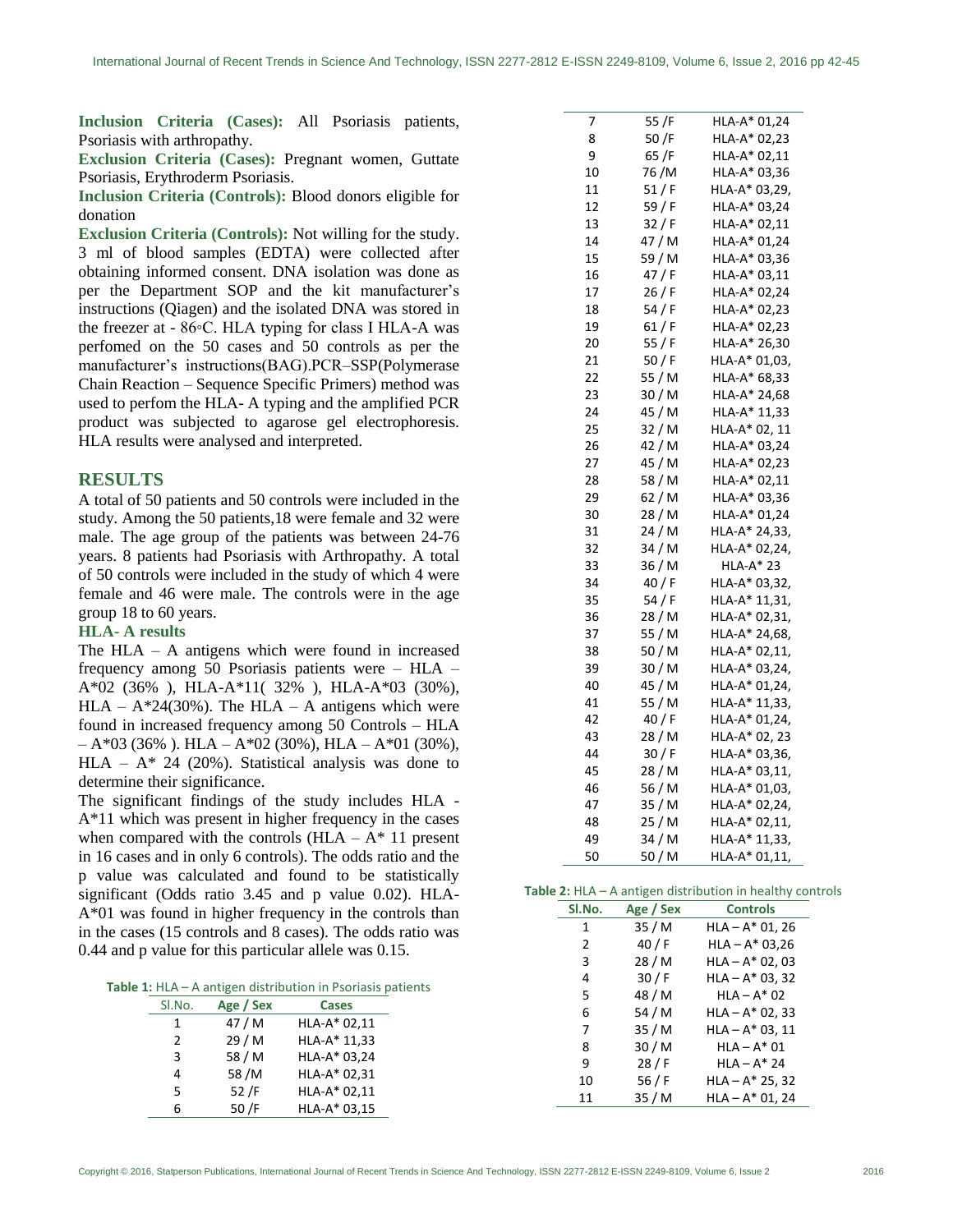| 12 | 25 / M | $HLA - A^* 03, 33$ |
|----|--------|--------------------|
| 13 | 30 / M | $HLA - A^* 01, 03$ |
| 14 | 34 / M | $HLA - A* 31, 68$  |
| 15 | 21 / M | $HLA - A^* 02, 03$ |
| 16 | 54 / M | $HLA - A* 01,11$   |
| 17 | 19 / M | $HLA - A^* 03, 11$ |
| 18 | 25 / M | $HLA - A^* 02, 68$ |
| 19 | 25 / M | $HLA - A* 24, 30$  |
| 20 | 24 / M | $HLA - A^* 03$     |
| 21 | 19 / M | $HLA - A* 03, 24$  |
| 22 | 50 / M | $HLA - A^* 02, 03$ |
| 23 | 25 / M | $HLA - A^* 03, 26$ |
| 24 | 22 / M | $HLA - A* 24, 68,$ |
| 25 | 27 / M | $HLA - A* 11, 68$  |
| 26 | 28 / M | $HLA - A* 26, 30$  |
| 27 | 29 / M | HLA – A* 01, 02    |
| 28 | 44 / M | $HLA - A^* 02$     |
| 29 | 34 / M | $HLA - A^* 01, 33$ |
| 30 | 19 / M | $HLA - A^* 03$     |
| 31 | 28 / M | $HLA - A* 24, 30$  |
| 32 | 29 / M | $HLA - A* 01,02$   |
| 33 | 21 / M | $HLA - A* 02,26$   |
| 34 | 20 / M | $HLA - A^* 02, 26$ |
| 35 | 31 / M | $HLA - A^* 01, 74$ |
| 36 | 19 / M | $HLA - A* 02,31$   |
| 37 | 24 / M | $HLA - A^* 02, 24$ |
| 38 | 29 / M | HLA – A* 24, 31    |
| 39 | 19 / M | $HLA - A* 02,31$   |
| 40 | 21/M   | HLA – A* 01, 24    |
| 41 | 29 / M | $HLA - A* 11,68$   |
| 42 | 23 / M | $HLA - A^* 01,24$  |
| 43 | 23 / M | $HLA - A* 01,03$   |
| 44 | 22/M   | $HLA - A* 01,68$   |
| 45 | 23 / M | $HLA - A* 03,68$   |
| 46 | 22 / M | $HLA - A* 03,30$   |
| 47 | 28 / M | $HLA - A^* 01,11$  |
| 48 | 24 / M | HLA – A* 03        |
| 49 | 21 / M | $HLA - A* 01,02$   |
| 50 | 28 / M | HLA – A* 03        |

## **DISCUSSION**

This study shows the strong association of HLA- A\*11 with psoriasis contributing to its susceptibility. The other HLA alleles which were found in higher frequency were HLA –  $A^*$  02, HLA-  $A^*$ 03 and HLA-  $A^*$ 24 but these alleles were found to be in the control population also thereby implying not to have a strong association in the disease susceptibility. Comparing these results with a different ethnic population from India shows varying results as discussed below. A study from Western Indian population showed HLA- A\*02 to have a stronger association with Psoriasis than in the controls (Odds Ratio-3.976, p value  $< 0.0001$ <sup>15</sup>. The frequency of HLA-A\*02 in this study was found to be 36% (18/50). The odds ratio was 1.31 and the p value for this allele was 0.54. Another study reports HLA- A\*01 and HLA- A\*02 to have a strong association with Psoriasis<sup>15,16,17</sup>. In this study, HLA-  $A*01$  was found in 16 % (8/50) patients with the odds ratio of 0.44% and p value of 0.15 implying that HLA- A\*01 was significantly decreased in Psoriasis patients. Yet another study from India reports increased frequency of HLA-A \*01 in psoriasis patients when compared to healthy controls. The study showed HLA-A\*01 to have a relative risk of 2.76 in developing psoriasis (p value 0.0025).Comparing it with our study, HLA-A\*01 showed decreased association with psoriasis (HLA-A\*01 Relative Risk -0.62). A study from North India reveals higher frequency of HLA-A\*01,HLA-A\*24,HLA-A\*28,HLA-A\*30 among psoriasis patients than controls<sup>11,12,13</sup>. HLA-A\*24 had a relative risk of 1.30 in our study and HLA-A\*28 was not found in either of the cases and the control group. In our study, HLA-A\*30 had a relative risk of 0.39 suggesting this allele shows a decreased association with psoriasis. HLA association however tends to differ between patients of various racial and ethnic backgrounds.

# **SUMMARY AND CONCLUSION**

This study ascertains that certain HLA- A alleles have been found to have a stronger association with Psoriasis and differs between ethnic population. HLA- A\*11 shows a strong association with Psoriasis and HLA- A\*01 shows decreased association with Psoriasis in the present study.

# **ACKNOWLEDGEMENT**

We express our sincere thanks to ICMR, New Delhi for funding the study.

## **REFERENCES**

- 1. Enno Christopher and Ulrich Mrowietz.Psoriasis-Braun-Falco's Dermatology 506.
- 2. Kaur I, Kumar B, Sharma V.K., Kaur. S, Epidemiology of Psoriasis in a clinic from North India. Ind. J. Dermatol. Venerol. Leprol. 1986; 52:208-12.
- 3. Bedi.T.R,et al.Psoriasis in North India-geographical Variations.Dermatologia 1977;155:310-4.
- 4. Sunil Dogra,Savita Yadav,Psoriasis in India:Prevalance and Pattern.Ind J Dermatol Venerol Leprol 2010;76:595- 601.
- 5. Gelfand J.M., Weinstein. R, Porter S.B., Berlin J.A., Margolis. D.J. Prevalence and treatment of Psoriasis in the U.K.: A population based study. Arch. Dermatol. 2005;141:1537-41.
- 6. Chablani U.A., Contractor N.M., Gadgil R.B.. HLA and complement C4 studies in Psoriasis Vulgaris. Natl. Med. J India. 1992;5:8-11.
- 7. Pictchappan et al. HLA B57 and DR7 association with psoriasis vulgaris in South India. Tissue Antigens 1989;34:133-7.
- 8. Rani R, Narayanan R, Fernandez M.A., Stastany. P. Role of HLA B and C allels in the development of Psoriasis in